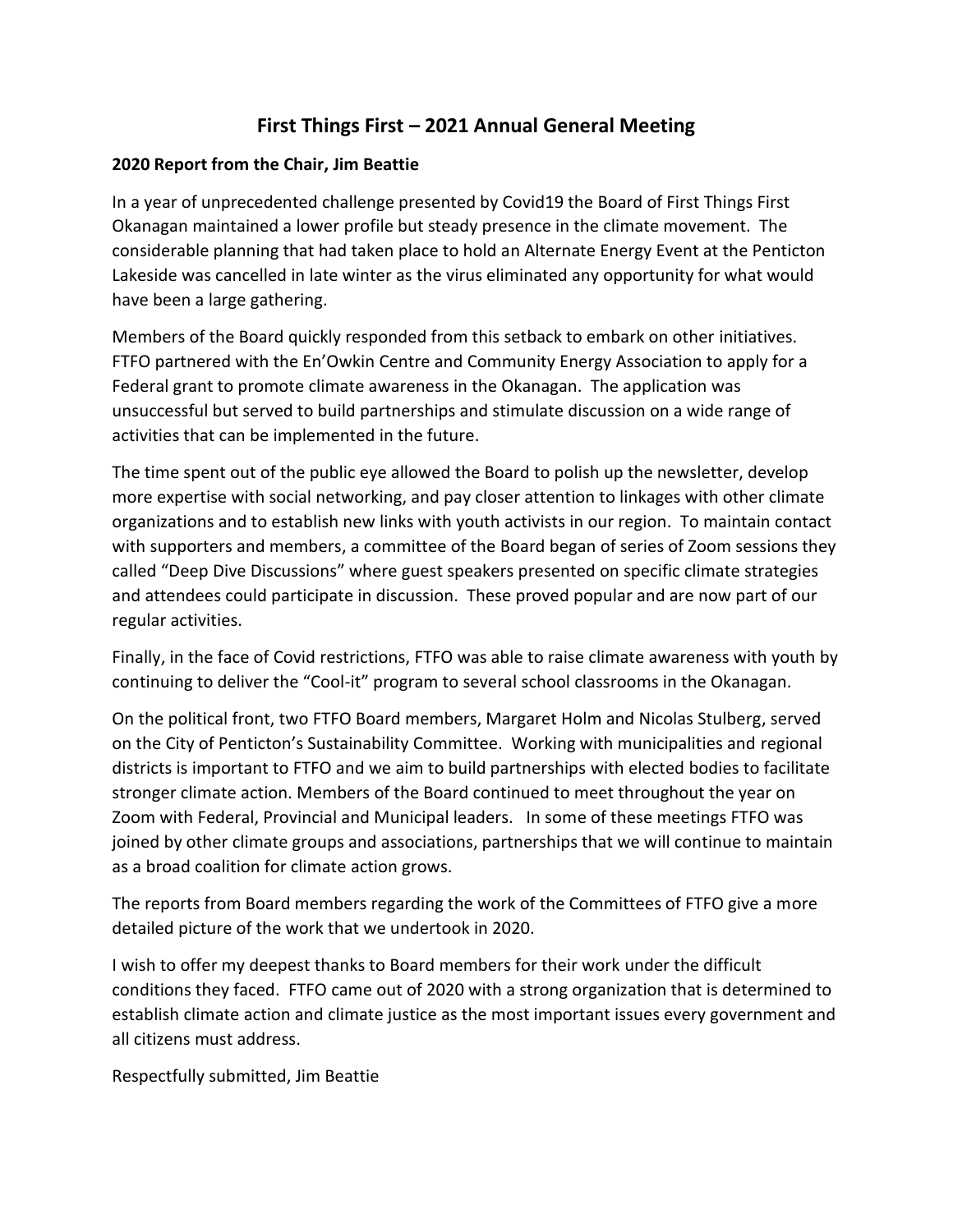# Political Action Committee Report for 2020-2021

Members of the Political Action Committee: Margaret Holm, Jim Beattie, Mike Healey, Lori Goldman, and Sue Kirschmann. Nicholas Stulberg was also a member and the chair of this committee from July 2020 until he resigned from the board in April 2021.

## **2020 Activities**

Strikes:

- Jan, Feb, March a group of citizens continued the noon-hour Fridays For Future Climate strikes at City Hall, urging the city to do more to reduce emissions. Covid-19 stopped these weekly strikes.
- Sept 26 Global Climate Strike 'Take a Stand' on Main Street.

Lobbying (done jointly by FTFO and Citizen's Climate Lobby-Okanagan):

- Met with MP Tracy Gray on climate.
- Met with MP Richard Cannings to discuss Bill C12.
- Met with MP Dan Albas on climate.

Feb 2020 – Climate Emergency Declaration presentation to the City of Penticton's Community Sustainability Advisory Committee.

June 2020 - Letter to Federal Standing Committee on Industry, Science and Technology on Canadian Response to the COVID-19 Pandemic asking that COVID recovery funds be directed to zero-emissions projects and just recovery goals

Sept 2020 - FTFO sponsored an all candidates meeting for the provincial election.

Nov 2020 - Presentation to City Council and letter-writing campaign to support Penticton's proposed Lake to Lake bike route.

Dec 2020 - Letter to Provincial government on Site C.

#### **2021 Activities**

Strikes and marches:

- Sep 8 350.org Day of Action, "Penticton's Still on FIRE" march down Main St to Gyro Park. This coincided with Penticton releasing its Community Energy and Emissions Plan. The City and FTFO both had booths set up at Gyro park.
- Sept 24 'Uproot the System' Global Climate Strike. This march down Main St followed by speeches at Gyro park involved numerous students as well as adults.
- July, Aug Weekly protest outside our MLA's office against old growth logging.

Lobbying and meetings:

- March Met with RDOS's new Senior Energy Specialist (a new position, funded by Fortis).
- MLA lobby meetings, done jointly by FTFO and BC Climate Alliance.
- Members of FTFO's youth committee met with MP Richard Cannings.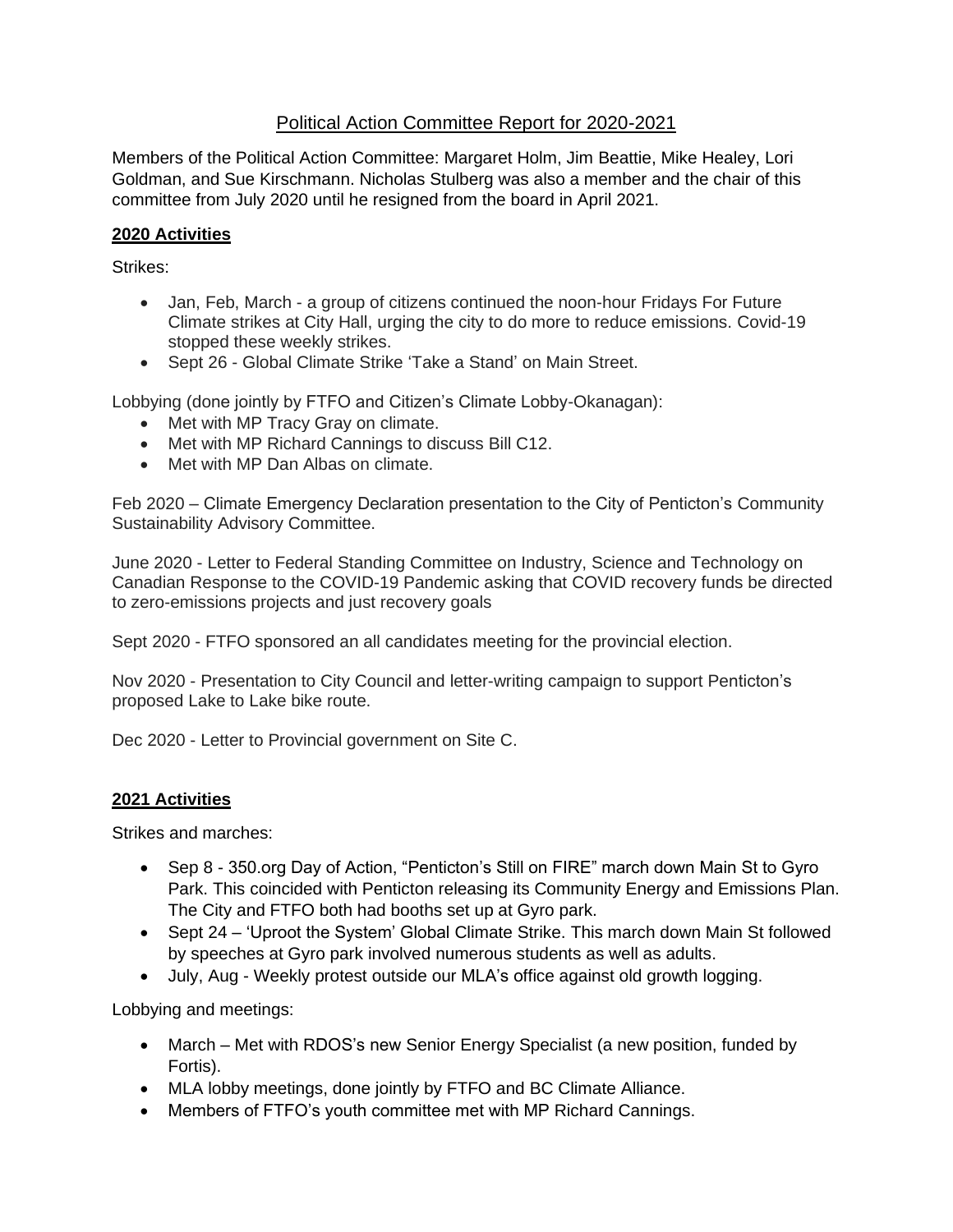Letters:

- Feb Letter complimenting the government for tabling Bill C-12 (The Canadian Emissions Net Zero Accountability Act) and suggesting amendments that would strengthen it.
- Feb Letter in support of Summerland's solar project.
- Apr Submission to RDOS recommending changes to their solar energy systems bylaw.
- May Letter to RDOS with concerns about their proposal to downgrade the ESDP (Environmentally Sensitive Development Permit) requirements.
- June Letter to support the City of Penticton's Emotive grant application.
- Aug Letter to provincial government with recommendations on how to improve their 'BC Preparedness and Adaptation Strategy'
- Sept Submission to the BC Budget 2022 Select Standing Committee on Finance with recommendations on funding allocations for building retrofits, retrofit job training programs, and improved climate action communications.

Input on surveys, budgets, and plans:

- Feb Federal pre-budget consultation (on-line questionnaire)
- Apr Climate Emergency Declaration presentation to the City's Sustainability Committee. This presentation was originally made in 2020 but nothing happened as Covid restrictions began shortly after.
- Apr Penticton's Northern Gateway Plan (on-line survey)
- May RDOS survey re BC Step Code for new buildings (on-line)
- June 16 byelection FTFO sent questions to each of the 10 candidates asking about their plans for climate action. Our press release of the candidate's responses was posted on Castanet.
- July Provided individual input on BC Hydro's draft 20-year Integrated Resource Plan (online survey)
- Sep Prepared a question for the Sep 7th all candidates Climate Forum for the federal election.
- Sep 3 Presentation to the Select Standing Committee on Finance re BC Budget 2022 (via Zoom).

Due to the ongoing Covid pandemic, lobby meetings and committee meetings were all held online via Zoom. Covid protocols were followed for all marches, strikes and in-person presentations.

Submitted by Sue Kirschmann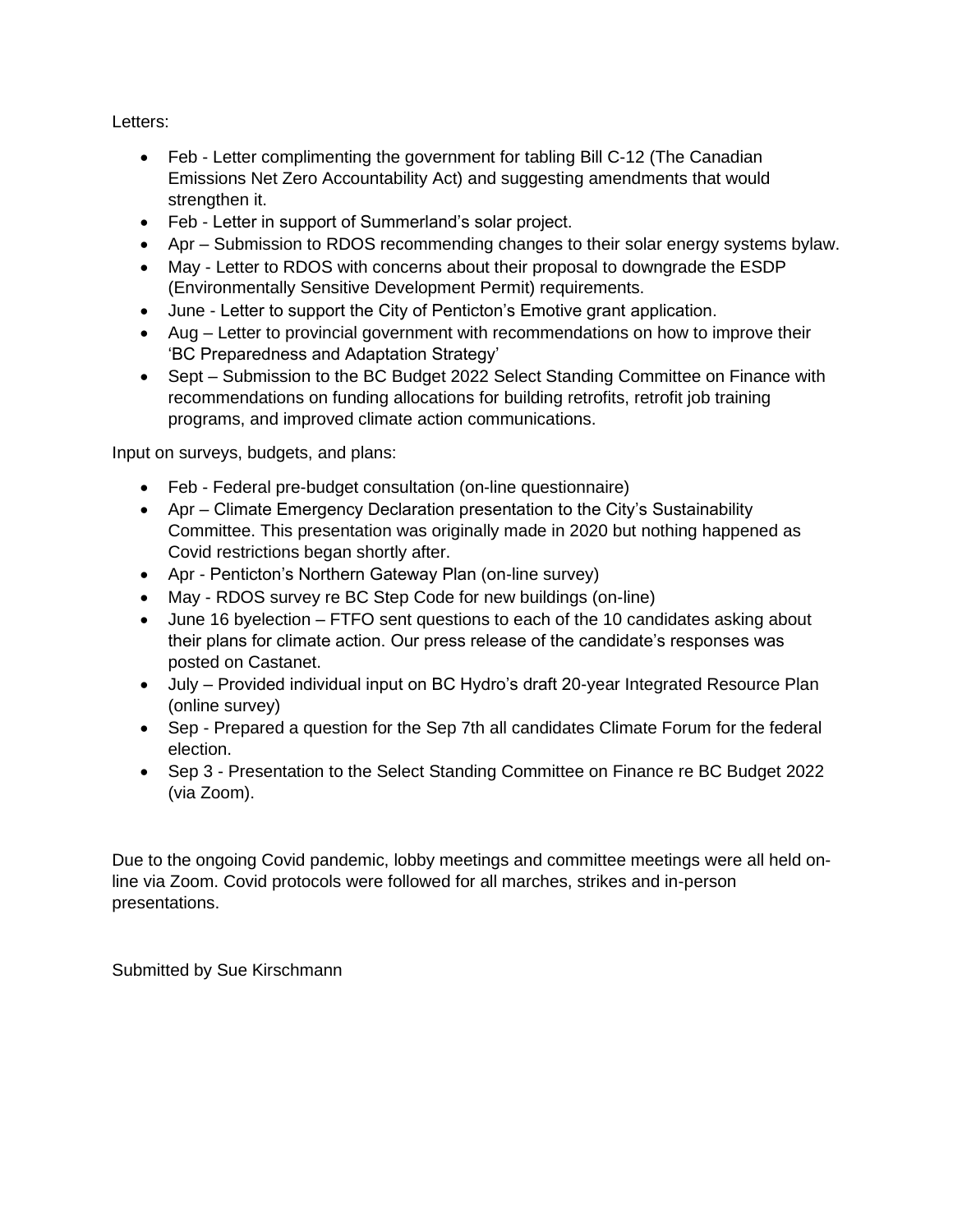#### **2020 Events Committee Report**

2020 was a disappointing year as far as events were concerned. We had planned or were considering a number of events when Covid shut down any large gatherings. Below is a list of what was planned and what was accomplished.

1. Scheduled talk to OK Similkameen parks society AGM March 2020. Cancelled because of covid.

2. Put together an online poster event for earth day, April 22.

3. We planned a two-day EV/Energy Efficiency show to be held at Penticton Lakeside Resort. The proposed dates were April 25/26, and most of the event was organized when public health forbade large gatherings. The event was put on hold until it is again safe for large groups to gather.

4. Rick Ingram proposed holding a seminar on impact investing. We were collaborating on its organization and venue. He planned to present the one-day seminar in Penticton, Peachland and Kelowna. However, we had to cancel this plan because of covid. We had some discussion about doing the seminar online but we also set this aside until in-person events are possible. 5. We organized an online All Candidate's forum on environment of the Penticton by-election. We used a format of question and response with strict time limits as we did for our earlier Federal all candidate's meeting. The event was held October 15 and the format worked well. A reasonable number of people tuned in to hear the candidates.

5. As with most small, volunteer run organizations, FTFO has a perennial funding problem. In an attempt to get a substantial budget to help with our projects we teamed up with the En'owkin Centre, the Tempest Theatre and Film Society, BCSEA, and the Community Energy Association to submit a Climate Action and Awareness Fund proposal for significant funding (\$260,000) in October. The funding was intended to support an ambitious program of projects and activities in 2021. Sadly, the application was unsuccessful, however, given the continuing difficulties caused by the pandemic it is perhaps a blessing that we did not get all this money with expectations to deliver on our proposal. We also applied for grant from Pacific Institute for Climate Solutions to support an intern who would work in support of the projects in the CAAF proposal. This application was also unsuccessful.

Although our projects in the community were largely cancelled or put on hold because of the pandemic, FTFO has still had a very busy year as will be seen from the other committee reports.

Respectfully submitted, Mike Healey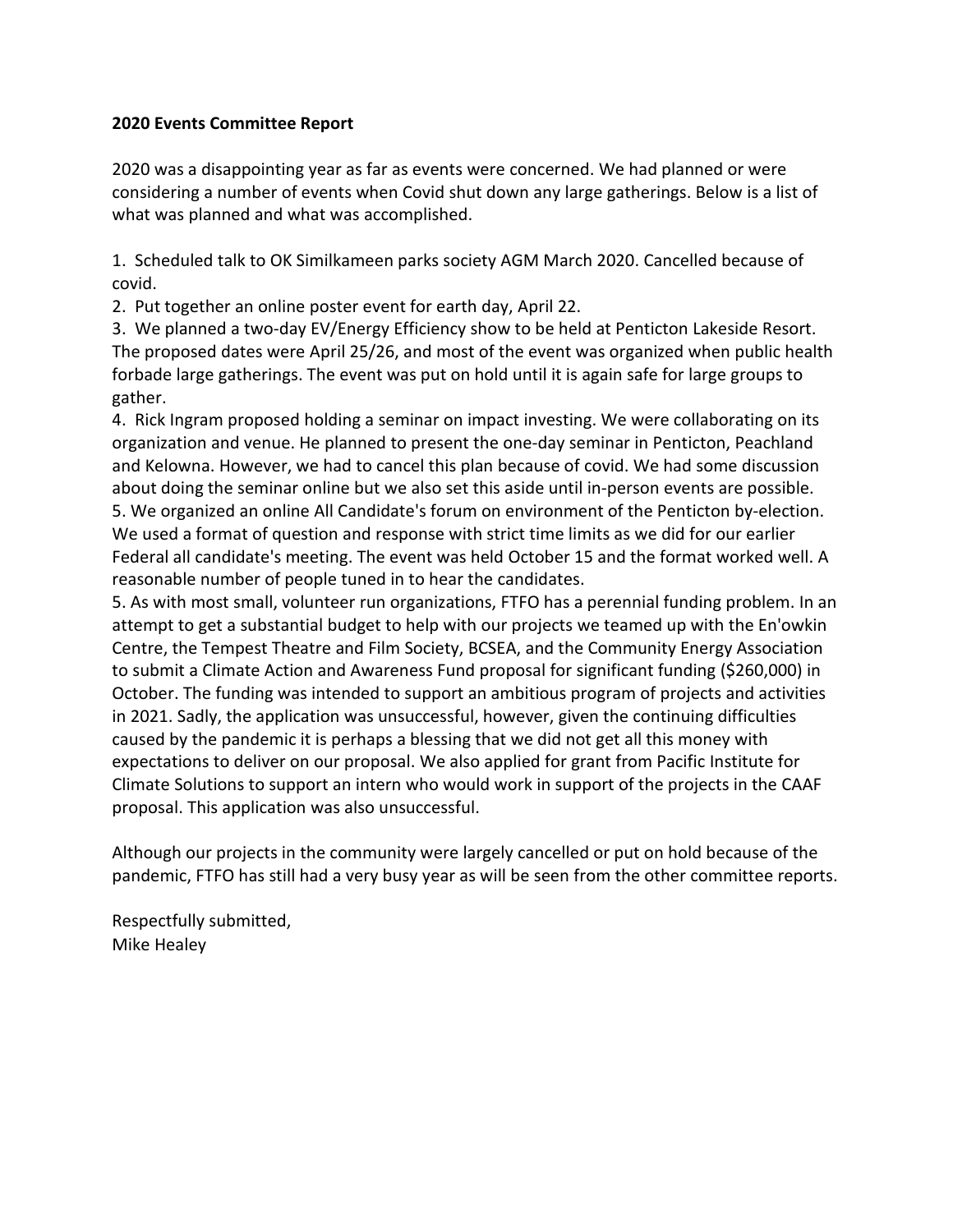#### **FTFO Communications Committee Report for 2020**

Communications outreach includes monthly newsletters, composed by Margaret Holm, which reach over 600 people. Lori Goldman manages the website and writes most of the content. She is also active on social media, managing the FTFO Facebook page and Twitter account. Lori creates events and posts for local activities and reposts informative climate articles from all over the world. Hundreds more people are reached through these social media channels.

In October 2020, FTFO hosted a zoom presentation and discussion of the documentary "2040: Join the Regeneration" by Damon Gameau. About 85 people registered and a lively discussion followed the movie. Thus began the "Deep Dive" discussion series, which is a vehicle for studying climate solutions, hearing from speakers, and stimulating community discussion.

Lori Goldman was the Zoom technician, facilitating slide shows, movies, and break-out rooms. Sue Kirschmann and Margaret Holm were facilitators and hosts. All three board members worked on monthly topics and reading lists which are sent to each month's registrants. October's topic was "COVID, climate and recovery," and November's discussion was on the proposed City of Penticton Lake to Lake bicycle route.

Although the Deep Dive Zoom discussion series was proposed as an alternative way of holding meetings during the pandemic, the format will be useful to continue in the future. It allows First Things First to easily invite speakers from outside the community and people can attend from their living rooms.

Deep Dive continued in 2021 with between 25 to 60 participants. Deep Dive is intended to deepen participants' understanding and commitment to climate action. The evening often proposed further actions such as writing letters and participating in community forums.

Submitted by Lori Goldman and Margaret Holm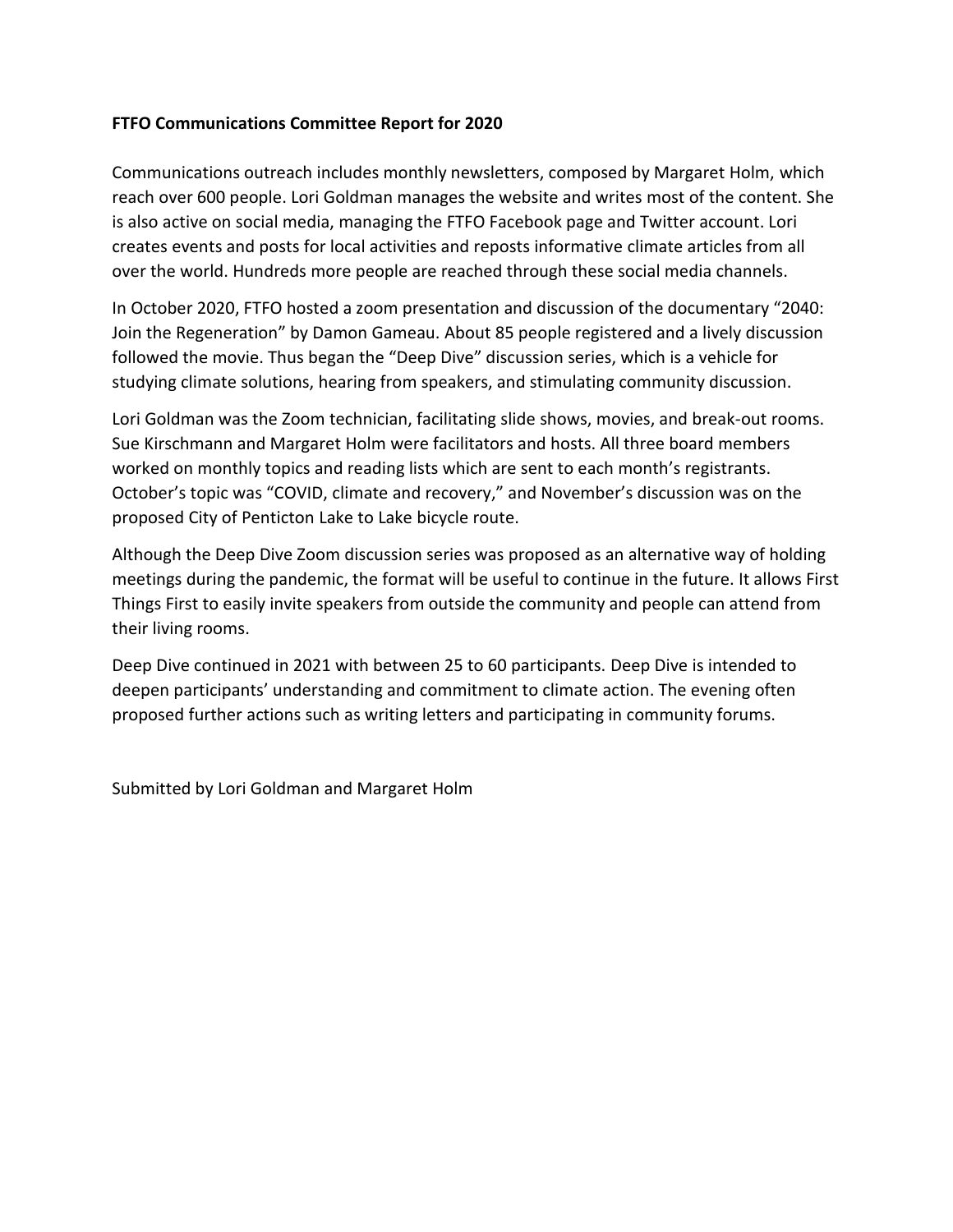#### **First Things First Okanagan Local Actions 2020**

Local actions in 2020 were greatly impacted by COVID-19 so were few and lightly attended.

In February there were a couple of actions. This was the start of a group of locals called Nxt Stps to encourage and support individuals in reducing their emissions footprint.

The group met at the Barley Mill and continued for a while until COVID changed the world. We could not continue monthly meetings.

At the end of February, people joined Fridays For Future in an action at City Hall. About 20 people came out to show support for bolder climate action and more robust policies.

Also at the end of February, FTFO had a display at Seedy Saturday engaging with the public on climate issues. Eva Durance gave a presentation on xeriscape gardening and donated books to FTFO.

On June 5 a few people gathered at City Hall on World Environment Day.

Then next action was the Fridays For Future Global Climate Strike on Saturday, Sept 26, when about 20-30 people came out to Take a Stand along the sidewalk on Main St. near the Shatford Centre Banners, signs, chalk, and chants.

Respectfully submitted, Lori Goldman